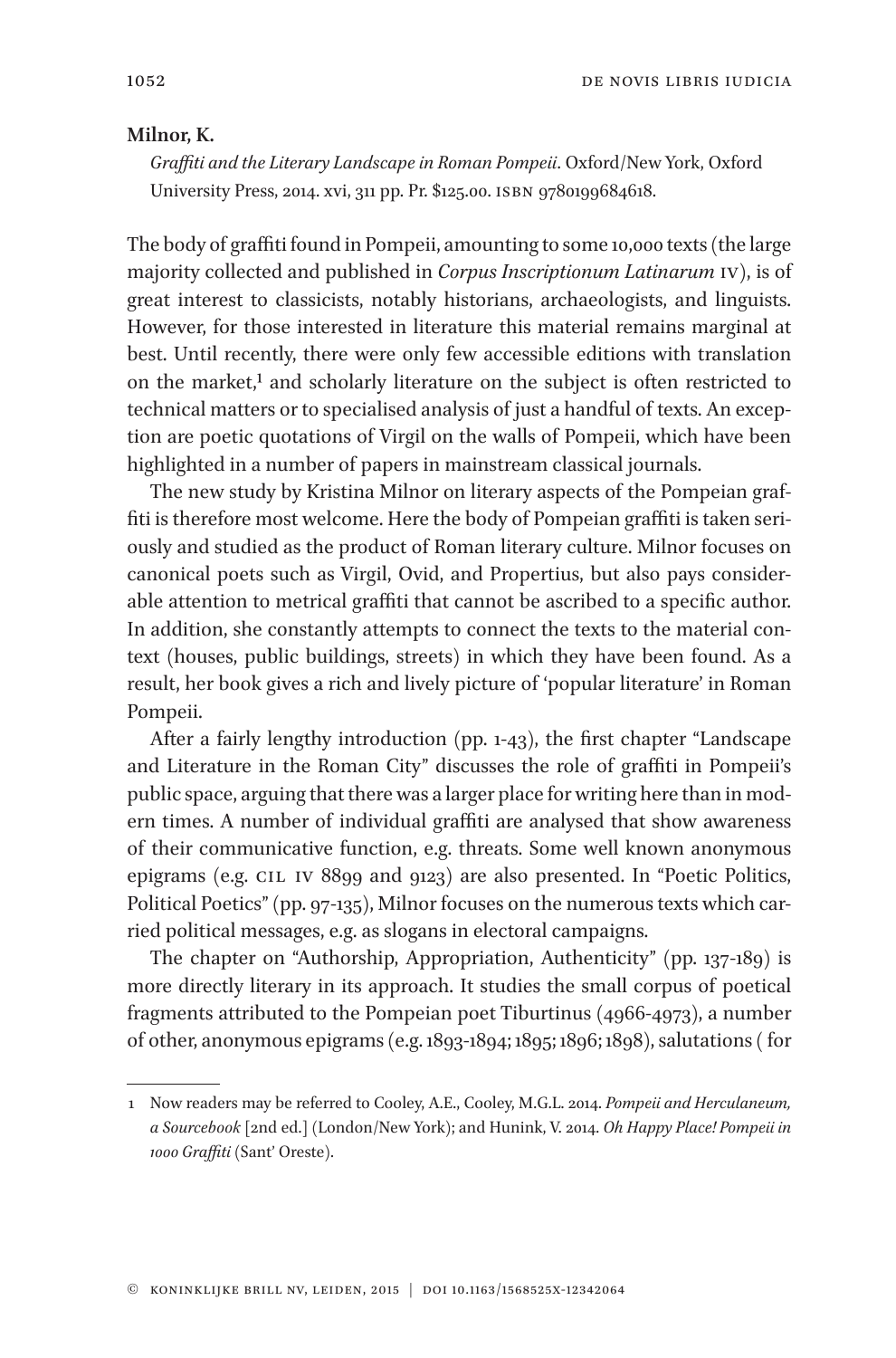which Milnor assumes a background in letter writing and school exercises), and some lines which are found in numerous variations all over Pompeii (notably the jingle-like lines *Venimus huc cupidi, multo magis ire cupimus . . .*and *Quisquis amat ueniat . . .*). The well known poem 5296 (*O utinam liceat collo complexa tenere . . .*) receives special attention in a long, separate chapter (pp. 191-232). Inevitably, the numerous problems posed by the Latin text are not solved here once and for all. In her interpretation of the poem, Milnor draws attention to the 'female voice' in the poem, arguing that the poem represents erotic communication between women, and so expresses lesbian desire. This is surely a sympathetic idea but I did not feel entirely convinced: the problematic state of the text does not seem to allow for such a far reaching conclusion.

The final chapter, "Virgil, Education, & Literary Ownership" (pp. 233-272) enters on what may be called 'literary ground par excellence' the works of Virgil. Milnor discusses all Virgilian quotes and echoes on the walls of Pompeii. These are not merely schoolboys' work, she argues, but reflect broader literary interests. For instance, several Virgilian quotes (other than the often repeated *Aeneid* 1.1 and 2.1) come from direct speech, that is, from lines spoken not by the narrating poet but by some character. In other words, these quotations seem connected with forms of oral communication. The chapter ends on a convenient catalogue of all 69 relevant places, neatly arranged according to the Virgilian books from which they were taken.

*Graffiti and the Literary Landscape in Roman Pompeii* presents a useful and inspiring study of the graffiti. Meanwhile, it is neither strictly coherent, since it uses a number of approaches to the material, nor comprehensive, since it focuses on special types of graffiti, preferring the poetical and, generally speaking, more ambitious texts to simpler messages. For instance, the numerous obscene texts, as well as jokes and riddles, found in Pompeii might have earned a closer look, although it could also be argued that such texts have no literary connections in the first place. But in the end, I would suggest, a distinction between literary and non-literary texts does not make much sense. *All* texts found in Pompeii deserve scholarly attention and sympathy, as products of the Romans who lived and worked, and died, in Pompeii.

For readers not yet well acquainted with these texts, Milnor's book forms a pleasant introduction to the Latin graffiti. At another level, specialists in the field may find many relevant, sometimes thought-provoking observations on individual texts. Finally, those looking for development of academic theory will feel equally well served, since Milnor always attempts to put her practical insights into a broader theoretical framework. *Graffiti and the Literary*